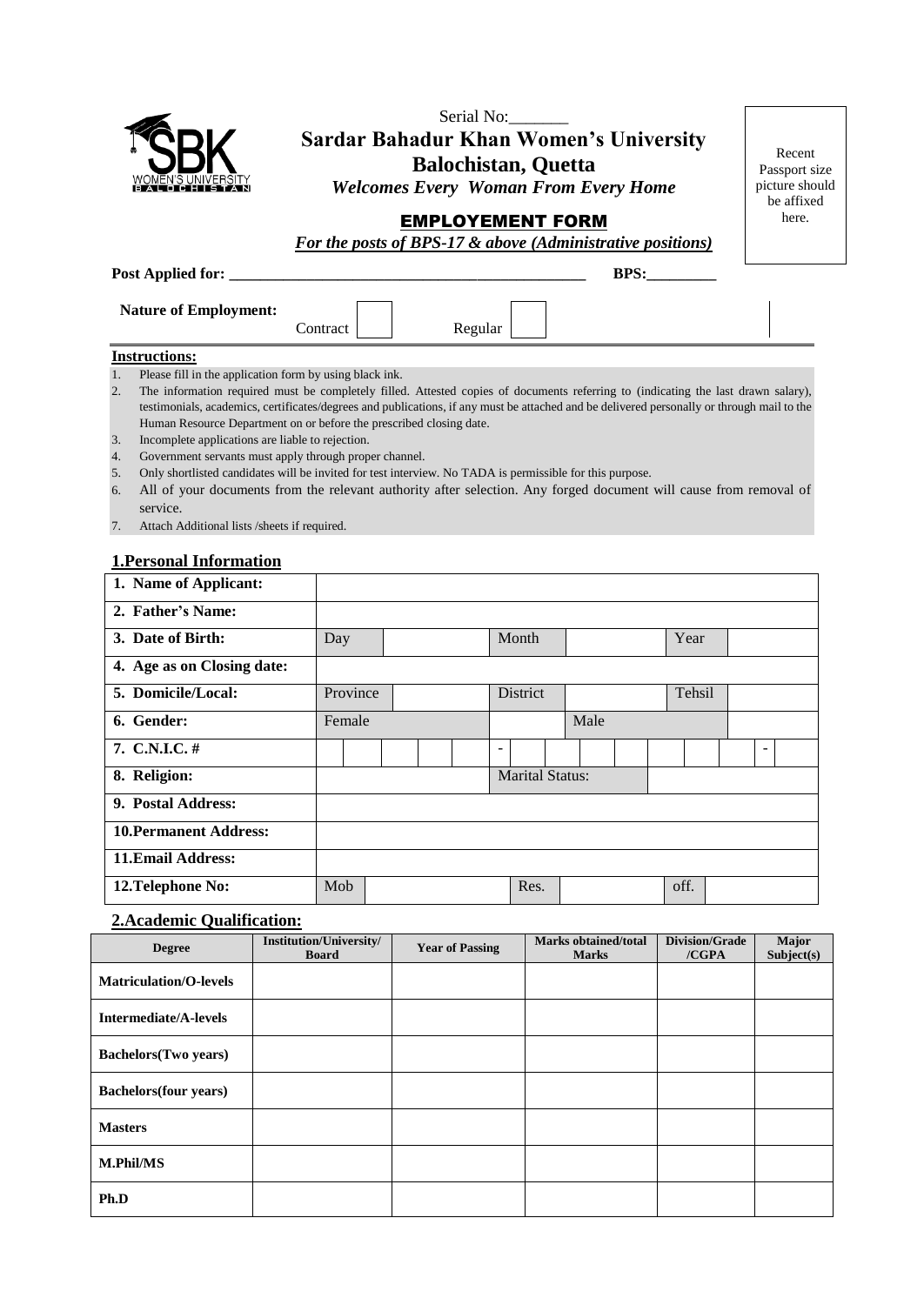## **3. Research Work:**

| <b>Level</b> | <b>Particulars/Publications</b> | <b>Journal</b>          |
|--------------|---------------------------------|-------------------------|
|              |                                 | (please specify volume) |
| MSc/BS       |                                 |                         |
| MS/M.phil    |                                 |                         |
| Ph.D         |                                 |                         |
| Post Doc     |                                 |                         |

## **4. Computer Literacy:** (tick the relevant column)

| <b>Skills</b> | <b>Excellent</b> | Good | Poor | Certificate/Diploma |
|---------------|------------------|------|------|---------------------|
|               |                  |      |      |                     |
|               |                  |      |      |                     |
|               |                  |      |      |                     |
|               |                  |      |      |                     |
|               |                  |      |      |                     |

## **5.Languages:** (tick the relevant column)

| Language | <b>Excellent</b> | Good | Poor | <b>Certificate/Diploma</b> | <b>Name of Institute</b> |
|----------|------------------|------|------|----------------------------|--------------------------|
|          |                  |      |      |                            |                          |
|          |                  |      |      |                            |                          |
|          |                  |      |      |                            |                          |
|          |                  |      |      |                            |                          |

÷,

|  | 6.Job Experience: (starting with most recent appointment/job. Attach Experience letters against each entry) |  |  |  |  |
|--|-------------------------------------------------------------------------------------------------------------|--|--|--|--|
|--|-------------------------------------------------------------------------------------------------------------|--|--|--|--|

| Name of<br><b>Institute/Organization</b> | Post held<br>(with<br>Grade) | From<br>(dd/mm/yy) | <b>To</b><br>(dd/mm/yy) | <b>Total</b><br><b>Duration</b> | <b>Certificate</b><br>attached |
|------------------------------------------|------------------------------|--------------------|-------------------------|---------------------------------|--------------------------------|
|                                          |                              |                    |                         |                                 |                                |
|                                          |                              |                    |                         |                                 |                                |
|                                          |                              |                    |                         |                                 |                                |
|                                          |                              |                    |                         |                                 |                                |
|                                          |                              |                    |                         |                                 |                                |
|                                          |                              |                    |                         |                                 |                                |
|                                          |                              |                    |                         |                                 |                                |
|                                          |                              |                    |                         |                                 |                                |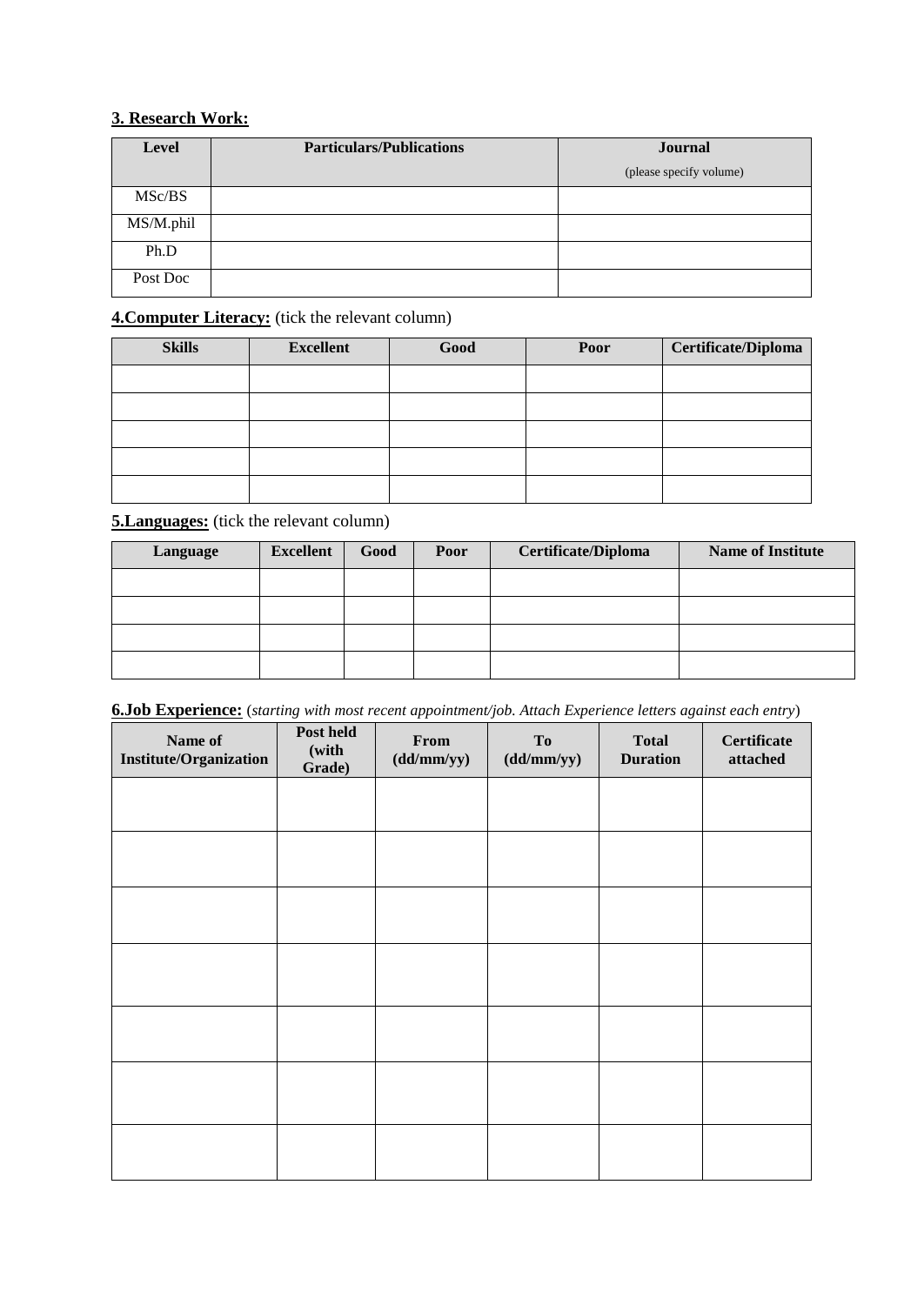#### **7.References:**

| S.No | <b>Name</b> | <b>Institution/Organization</b> | <b>Contact Nos.</b> |
|------|-------------|---------------------------------|---------------------|
|      |             |                                 |                     |
|      |             |                                 |                     |

**8.** Indicate Physical Disability, if any

**9.** Have you obtained the NOC from your employer to apply for this job? (tick the relevant box)

| Yes | N <sub>0</sub> | N/A |
|-----|----------------|-----|
|     |                |     |

10. Have you ever been dismissed/terminated/removed from service in any Government/semi government/ autonomous agency? If yes provide details below:

| <b>Name of Post</b> | <b>Department</b> | Year | <b>Reasons</b> |
|---------------------|-------------------|------|----------------|
|                     |                   |      |                |
|                     |                   |      |                |

**11**.If selected, how much notice period would you require for joining the position\_\_\_\_\_\_\_\_\_\_\_\_\_\_\_\_\_\_\_\_\_\_?

#### **13.Undertaking by the applicant:**

*It is solemnly affirmed that facts & figures given above are true to the best of my knowledge. Any false information, given by me, shall automatically disqualify me from the candidature of the post applied for.*

**Signature of Applicant Dated:**\_\_\_\_\_\_\_\_\_\_\_\_

 $\mathbf{r}$ 

**14.Important: Please fill in the following slips for issuance of test /interview calls letters:**

| Name:          |               |
|----------------|---------------|
| Father's Name: |               |
|                |               |
|                |               |
|                | Phone Number: |
|                |               |
|                |               |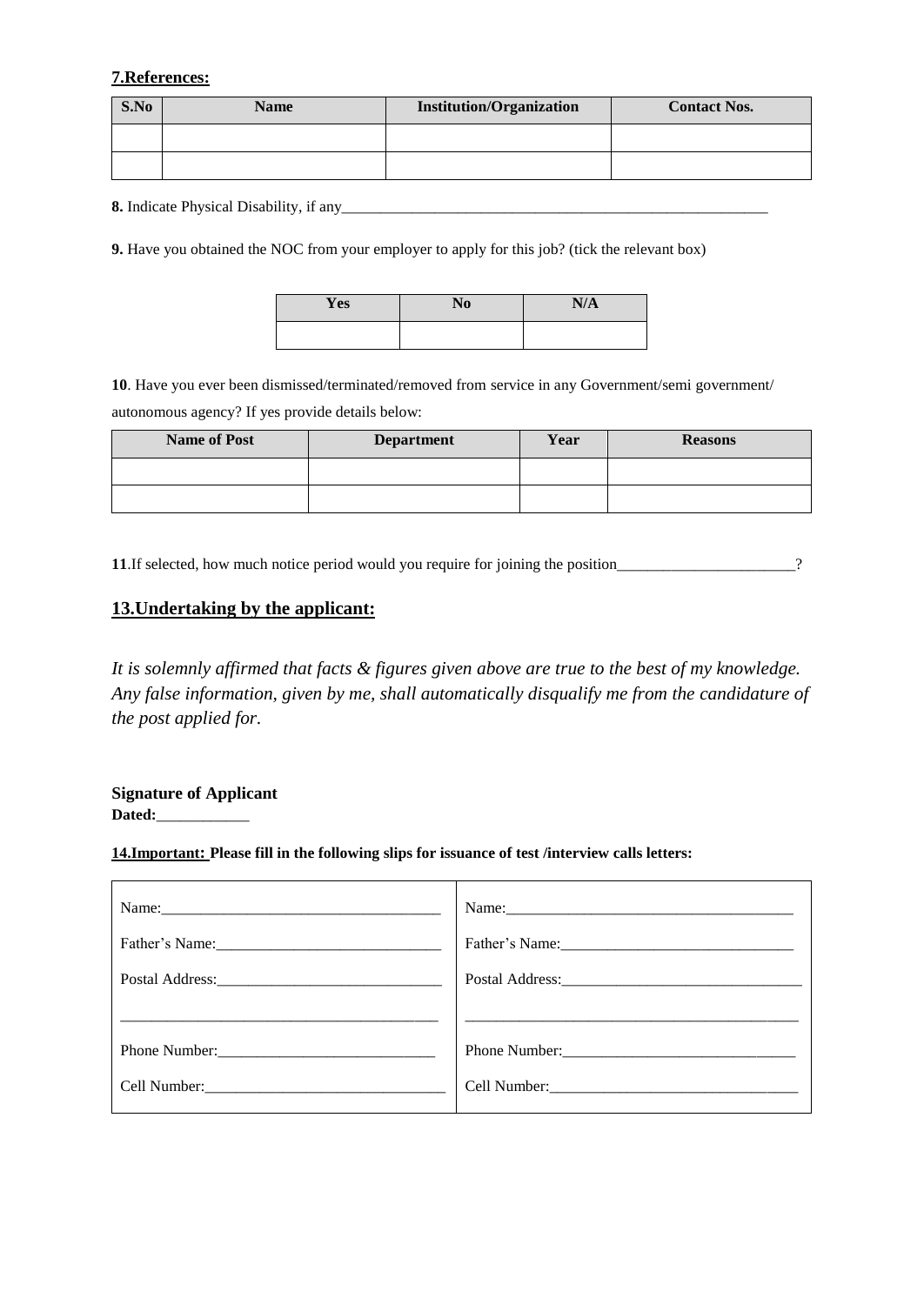#### **CHECK LIST**

- **(Attested) documents** shall be attached with this employment form in the following order.
- Kindly make sure you have attached all the required documents.
- Incomplete applications **will not be entertained**.
- The Department of Human Resource will verify all the documents from relevant authority after Selection, if any document was forged, it will lead to removal from service.

**Name of Applicant: \_\_\_\_\_\_\_\_\_\_\_\_\_\_\_\_\_\_\_\_\_\_\_\_\_\_\_\_\_ Father's Name:\_\_\_\_\_\_\_\_\_\_\_\_\_\_\_\_\_\_\_\_\_\_\_\_\_\_\_\_\_\_** 

**Name of Post:\_\_\_\_\_\_\_\_\_\_\_\_\_\_\_\_\_\_\_\_\_\_\_\_\_\_\_\_\_\_\_\_\_\_\_\_ BPS:\_\_\_\_\_\_\_\_\_\_\_\_\_\_\_\_\_\_\_\_\_\_\_\_\_\_\_\_\_\_\_\_\_\_\_\_**

*Note: Tick on the boxes to show the documents attached.*

| S.No | <b>ITEM</b>                           |                                     |  | NO | <b>NOT</b><br><b>APPLICABLE</b> |
|------|---------------------------------------|-------------------------------------|--|----|---------------------------------|
| 1.   | Employment form                       |                                     |  |    |                                 |
| 2.   | Recent Photographs (Three)            |                                     |  |    |                                 |
|      | Fee Paid:                             |                                     |  |    |                                 |
| 3.   |                                       |                                     |  |    |                                 |
|      |                                       |                                     |  |    |                                 |
|      | Payment Order No:                     |                                     |  |    |                                 |
| 4.   | National Identity Card                |                                     |  |    |                                 |
| 5.   | Matriculation                         | Certificate<br>$\bullet$            |  |    |                                 |
|      |                                       |                                     |  |    |                                 |
|      |                                       | Detail Marks Sheet<br>$\bullet$     |  |    |                                 |
| 6.   | Intermediate                          | Certificate<br>$\bullet$            |  |    |                                 |
|      |                                       | Detail Marks Sheet<br>$\bullet$     |  |    |                                 |
| 7.   | Bachelors (Arts/Sciences)             | Degree<br>$\bullet$                 |  |    |                                 |
|      |                                       |                                     |  |    |                                 |
|      |                                       | Transcript/Result Card<br>$\bullet$ |  |    |                                 |
| 8.   | Master or BS (16years) or equivalent. | Degree<br>٠                         |  |    |                                 |
|      |                                       | Transcript/Result Card<br>$\bullet$ |  |    |                                 |
| 9.   | MS/M.Phil (18 years) or equivalent    | Degree<br>$\bullet$                 |  |    |                                 |
|      |                                       | Transcript<br>$\bullet$             |  |    |                                 |